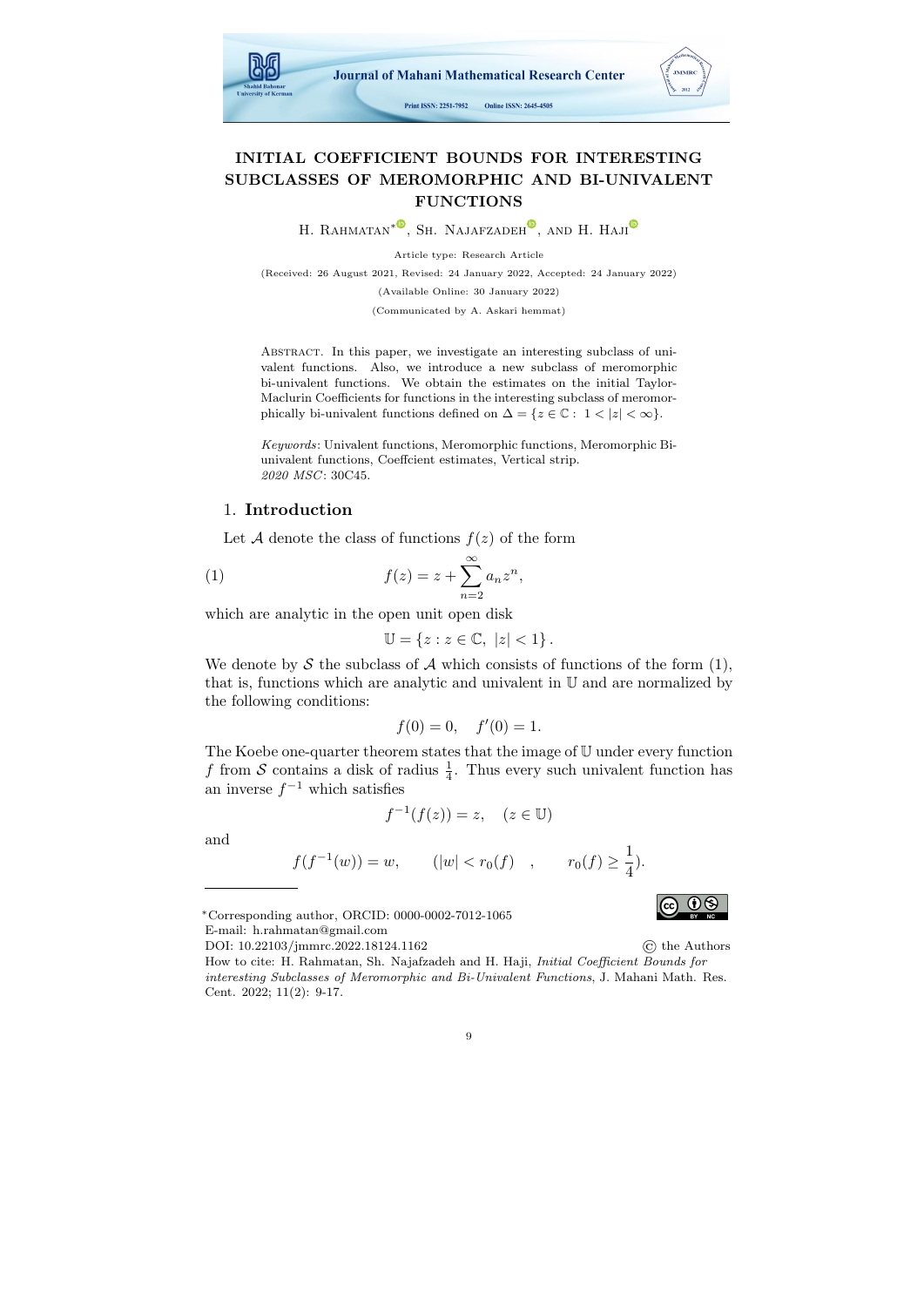where

<span id="page-1-4"></span>
$$
\begin{array}{rcl}\nf^{-1}(w) & = & e(w) \\
(2) & = & w - a_2w^2 + (2a_2^2 - a_3)w^3 - (5a_2^3 - 5a_2a_3 + a_4)w^4 + \dots \\
\end{array}
$$

which implies that  $f^{-1}$  is analytic function.

A function  $f \in \mathcal{A}$  is said to be bi-univalent in  $\mathbb U$  if both f and  $f^{-1}$  are univalent in U. Let  $\Sigma$  denote the class of bi-univalent functions defined in the unit disk U.

Let f and q be analytic in U. Then f is said to be subordinate to q, written  $f \prec g$  or  $f(z) \prec g(z)$ , if there exists a function w analytic in U, with  $w(0) = 0$ ,  $|w(z)| < 1$  such that  $f(z) = g(w(z))$ .

If g is univalent, then  $f \prec g$  if and only if  $f(0) = 0$  and  $f(\mathbb{U}) \subset g(\mathbb{U})$ . Suppose that  $P$  denote the class of analytic functions  $p$  of the type

<span id="page-1-0"></span>(3) 
$$
p(z) = 1 + \sum_{n=2}^{\infty} p_n z^n
$$

such that  $Re p(z) > 0$ .

<span id="page-1-3"></span>**Lemma 1.1** ( [\[1\]](#page-7-0)). If  $p \in \mathcal{P}$  and of the form [3,](#page-1-0) then for  $n \in \mathbb{N} = \{1, 2, \dots\}$ , the following sharp inequality holds

$$
(4) \t\t\t |p_n| \le 2.
$$

Let  $\mathcal{S}_m$  denote the class of meromorphically univalent functions  $g(z)$  of the form:

(5) 
$$
g(z) = z + b_0 + \sum_{n=1}^{\infty} \frac{b_n}{z^n},
$$

which are defined on the domain  $\Delta$  given by

<span id="page-1-5"></span>
$$
\Delta=\left\{z\in\mathbb{C}:\ 1<|z|<\infty\right\}.
$$

Since  $g \in \mathcal{S}_m$  is univalent, it has an inverse  $g^{-1} = h$  that satisfies the following condition:

$$
g^{-1}(g(z)) = z \qquad (z \in \Delta),
$$

and

$$
g(g^{-1}(w)) = w, \qquad (0 < M < |w| < \infty),
$$

where

<span id="page-1-2"></span>(6) 
$$
g^{-1}(w) = h(w) = w + B_0 + \sum_{n=1}^{\infty} \frac{B_n}{w^n}, \quad (0 < M < |w| < \infty).
$$

A simple computation shows that

<span id="page-1-1"></span>
$$
w = g(h(w)) = (b_0 + B_0) + w + \frac{b_1 + B_1}{w} + \frac{B_2 - b_1 B_0 + b_2}{w^2} + \frac{B_3 - b_1 B_1 + b_1 B_0^2 - 2b_2 B_0 + b_3}{w^3} + \dots
$$
\n(7)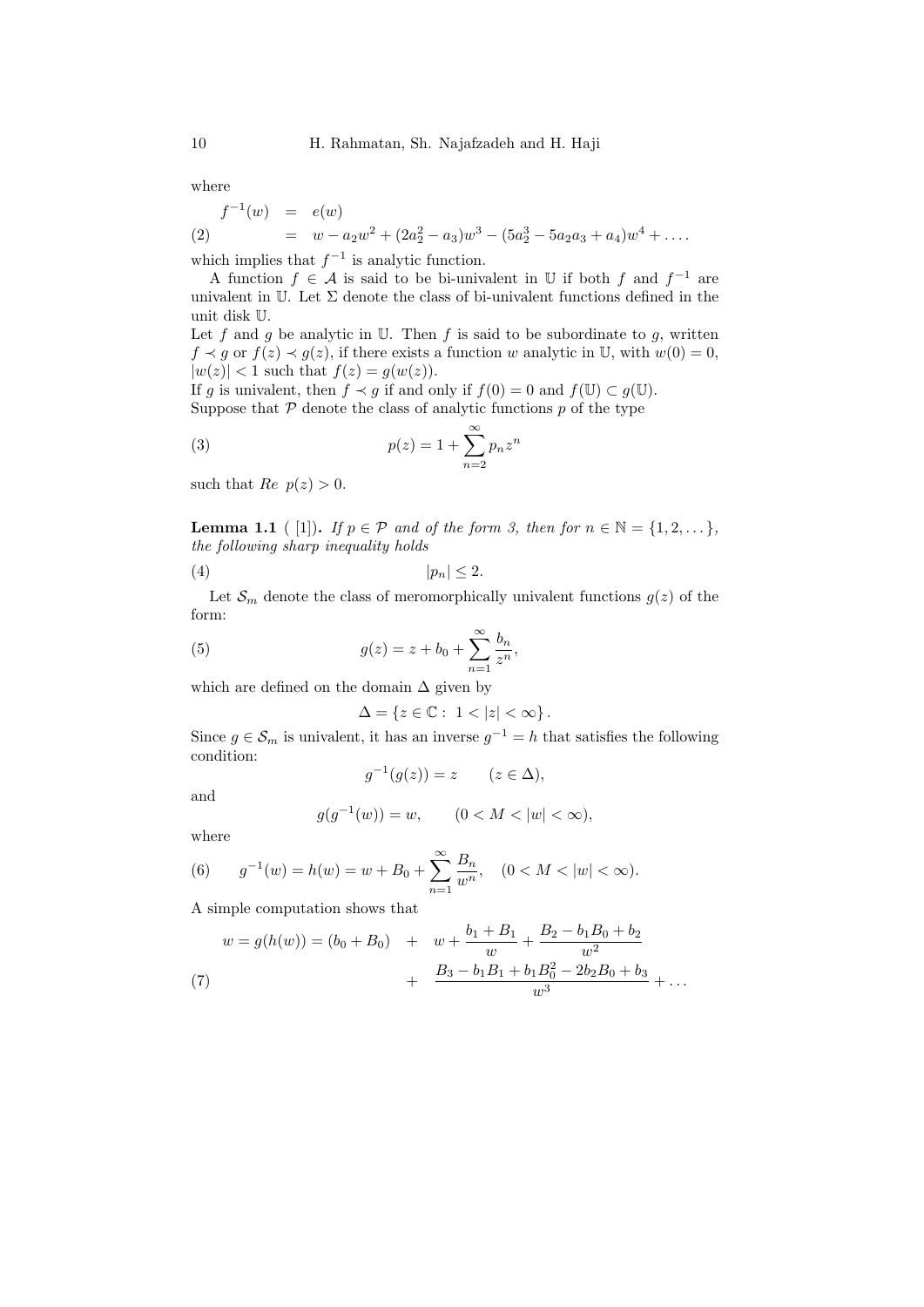Comparing the initial coefficients in [\(7\)](#page-1-1), we find that

$$
b_0 + B_0 = 0 \implies B_0 = -b_0
$$
  
\n
$$
b_1 + B_1 = 0 \implies B_1 = -b_1
$$
  
\n
$$
B_2 - b_1 B_0 + b_2 = 0 \implies B_2 = -(b_2 + b_0 b_1)
$$
  
\n
$$
B_3 - b_1 B_1 + b_1 B_0^2 - 2b_2 B_0 + b_3 = 0 \implies B_3 = -(b_3 + 2b_0 b_2 + b_0^2 b_1 + b_1^2).
$$

By putting these values in the equation [\(6\)](#page-1-2), we get

(8) 
$$
g^{-1}(w) = h(w)
$$

$$
= w - b_0 - \frac{b_1}{w} - \frac{b_2 + b_0 b_1}{w^2} - \frac{b_3 + 2b_0 b_2 + b_0^2 b_1 + b_1^2}{w^3} + \dots
$$

Recently, some researchers for example, Janani and Murugusundaramoorthy [\[5\]](#page-7-1) and Hamidi et al. [\[2,](#page-7-2) [3\]](#page-7-3) introduced new subclasses of meromorphically bi-univalent functions and obtained estimates on the initial coefficients for functions in each of these subclasses.

<span id="page-2-0"></span>**Definition 1.2.** Let  $\mathcal{S}(\alpha, \beta)$  denote the class of all functions  $f \in \mathcal{A}$  which satisfy the following two sided inequality

<span id="page-2-1"></span>
$$
\alpha < Re\left\{\frac{zf'(z)}{f(z)}\right\} < \beta \quad (\alpha < 1, \ \beta > 1).
$$

The class  $\mathcal{S}(\alpha, \beta)$  was introduced in [\[4\]](#page-7-4) and studied in [\[7\]](#page-7-5). By observation of subordination method and Definition [1.2,](#page-2-0) we conclude,

(9) 
$$
\frac{zf'(z)}{f(z)} \prec \mathcal{P}_{\alpha,\beta}(z) \quad (z \in \mathbb{U}),
$$

where

(10) 
$$
\mathcal{P}_{\alpha,\beta}(z) := 1 + \frac{\beta - \alpha}{\pi} i \log \left( \frac{1 - e^{2\pi i \frac{1 - \alpha}{\beta - \alpha}} z}{1 - z} \right).
$$

The function  $\mathcal{P}_{\alpha,\beta}(z)$  is convex univalent in U and has the form

(11) 
$$
\mathcal{P}_{\alpha,\beta}(z) = 1 + \sum_{n=1}^{\infty} B_n z^n,
$$

where

(12) 
$$
B_n = \frac{\beta - \alpha}{n\pi} i \left( 1 - e^{2n\pi i \frac{1 - \alpha}{\beta - \alpha}} \right) \quad (n = 1, 2, \ldots)
$$

and maps U onto a convex domain

<span id="page-2-2"></span>
$$
\Omega_{\alpha,\beta} := \{ w \in \mathbb{C} : \ \alpha < \text{Re } w < \beta \}
$$

conformally.

Recently, the function  $\mathcal{P}_{\alpha,\beta}(z)$  has been studied by many works, see for example [\[4,](#page-7-4) [6,](#page-7-6) [7\]](#page-7-5).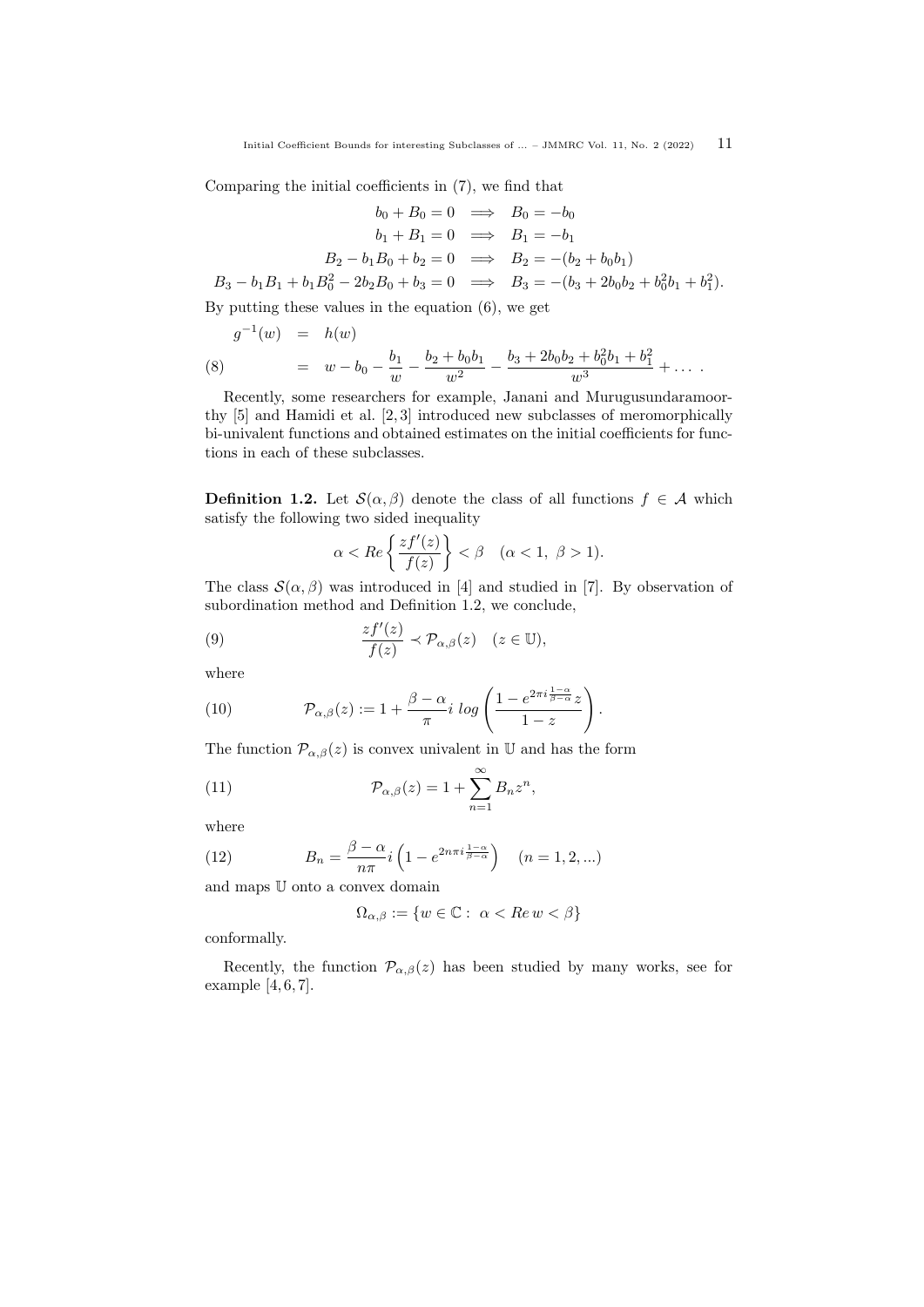**Theorem 1.3** ([\[4\]](#page-7-4)). If the function  $f(z) = z + \sum_{n=2}^{\infty} a_n z^n \in \mathcal{S}(\alpha, \beta)$ , then

$$
|a_n| \leqq \prod_{k=2}^n \frac{k-2+\frac{2(\beta-\alpha)}{\pi}\sin\frac{\pi(1-\alpha)}{\beta-\alpha}}{(n-1)!} \qquad (n=2,3,\cdots).
$$

In our present investigation, the initial coefficients for certain subclasses of bi-univalent functions are given.

### 2. Coeffcient bounds for the function class  $\mathcal{S}(\alpha, \beta)$

In this section, by using the subordination method we obtain estimates on the initial Taylor-Maclurin coefficients for functions in subclass of bi-univalent functions with bounded real part.

<span id="page-3-2"></span>**Definition 2.1.** A function  $f(z) \in \Sigma$  is said to be in the class  $\mathcal{S}(\alpha, \beta)$ , if the following conditions are satisfied:

(13) 
$$
\alpha < Re\left\{\frac{zf'(z)}{f(z)}\right\} < \beta \quad (\alpha < 1, \ \beta > 1, \ z \in \mathbb{U}),
$$

and

(14) 
$$
\alpha < Re\left\{\frac{we'(w)}{e(w)}\right\} < \beta \quad (\alpha < 1, \ \beta > 1, \ w \in \mathbb{U}).
$$

where the function  $e$  is the inverse of  $f$ .

**Theorem 2.2.** Let f given by [\(1\)](#page-0-0) be in the class  $\mathcal{S}(\alpha, \beta)$ . Then

<span id="page-3-3"></span>(15) 
$$
|a_2| \le \frac{|B_1|\sqrt{|B_1|}}{\sqrt{|B_1^2 + B_1 - B_2|}}
$$

<span id="page-3-4"></span>and

(16) 
$$
|a_3| \le 2|B_1| + |B_2|.
$$

*Proof.* Let  $f \in \mathcal{S}(\alpha, \beta)$  and  $e = f^{-1}$ . Then there are analytic functions  $u, v$ :  $\mathbb{U} \to \mathbb{U}$ , with  $u(0) = 0 = v(0)$ , satisfying

(17) 
$$
\frac{zf'(z)}{f(z)} = \mathcal{P}_{\alpha,\beta}(u(z))
$$

and

(18) 
$$
\frac{we'(w)}{e(w)} = \mathcal{P}_{\alpha,\beta}(v(w)).
$$

Define the functions  $p(z)$  and  $q(z)$  by

<span id="page-3-1"></span><span id="page-3-0"></span>
$$
p(z) := \frac{1 + u(z)}{1 - u(z)} = 1 + p_1 z + p_2 z^2 + \dots
$$
  

$$
q(z) := \frac{1 + v(z)}{1 - v(z)} = 1 + q_1 z + q_2 z^2 + \dots
$$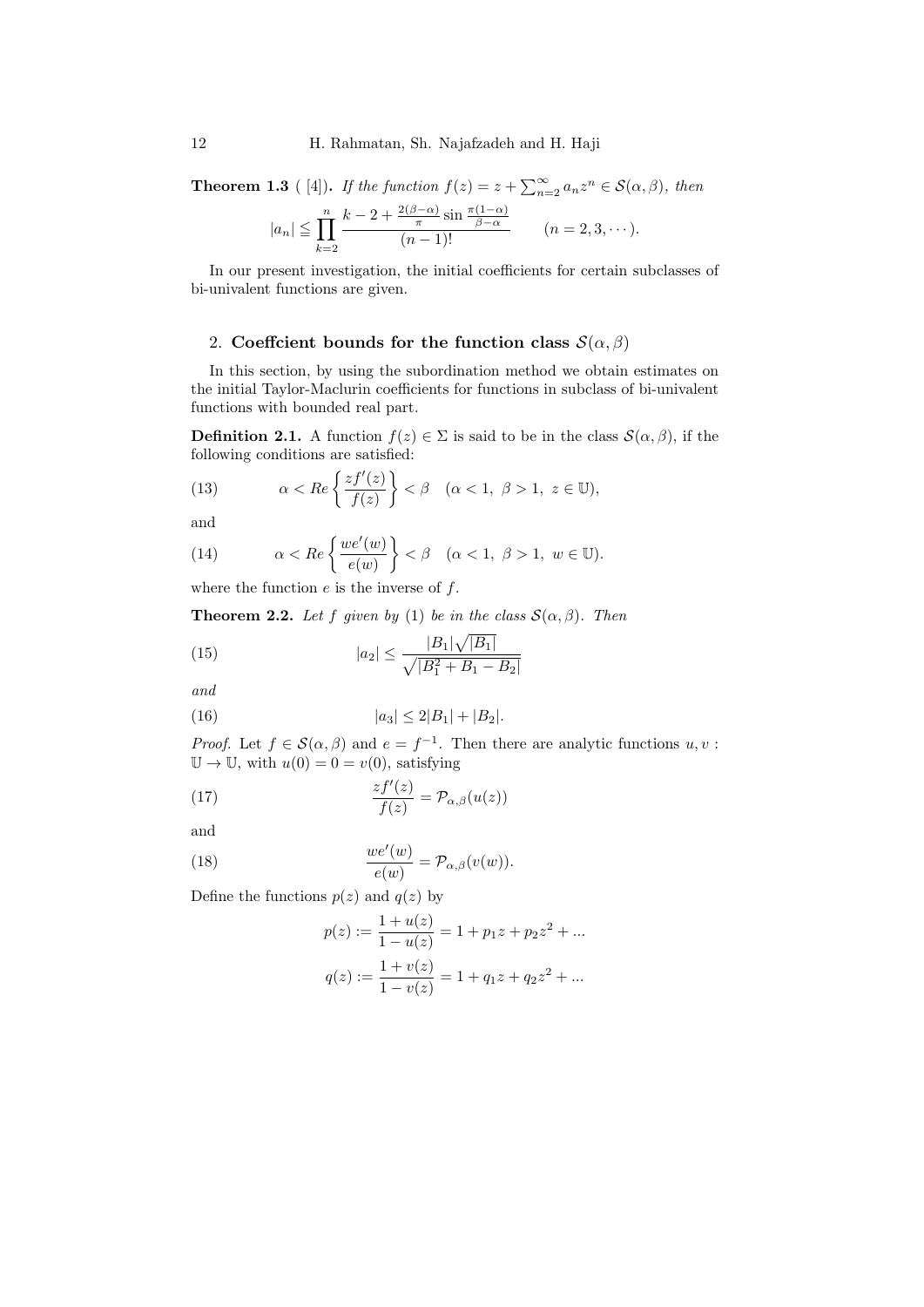or, equivalently,

<span id="page-4-0"></span>(19) 
$$
u(z) := \frac{p(z) - 1}{p(z) + 1} = \frac{1}{2} \left[ p_1 z + \left( p_2 - \frac{p_1^2}{2} \right) z^2 + \dots \right]
$$

and

<span id="page-4-1"></span>(20) 
$$
v(z) := \frac{q(z) - 1}{q(z) + 1} = \frac{1}{2} \left[ q_1 z + \left( q_2 - \frac{q_1^2}{2} \right) z^2 + \dots \right].
$$

Then  $p(z)$  and  $q(z)$  are analytic in U with  $p(0) = 1 = q(0)$ . Since  $u, v : \mathbb{U} \to \mathbb{U}$ , the functions  $p(z)$  and  $q(z)$  have a positive real part in  $\mathbb{U}$ , hence from lemm[a1.1](#page-1-3) we conclude,  $|p_i| \leq 2$  and  $|q_i| \leq 2$ . Using [\(19\)](#page-4-0) and [\(20\)](#page-4-1) in [\(17\)](#page-3-0) and [\(18\)](#page-3-1) respectively, we have

<span id="page-4-2"></span>(21) 
$$
\frac{zf'(z)}{f(z)} = \mathcal{P}_{\alpha,\beta}\left(\frac{1}{2}\left[p_1z + \left(p_2 - \frac{p_1^2}{2}\right)z^2 + ...\right]\right)
$$

and

<span id="page-4-3"></span>(22) 
$$
\frac{we'(w)}{e(w)} = \mathcal{P}_{\alpha,\beta}\left(\frac{1}{2}\left[q_1w + \left(q_2 - \frac{q_1^2}{2}\right)w^2 + ...\right]\right).
$$

By using of  $(1)$ ,  $(2)$ ,  $(9)$ – $(12)$ , from  $(21)$  and  $(22)$ , also from Definition [2.1,](#page-3-2) we have,

$$
1 + a_2 z + (2a_3 - a_2^2)z^2 + \dots = 1 + \frac{1}{2}B_1 p_1 z + \left[\frac{1}{2}B_1 (p_2 - \frac{p_1^2}{2}) + \frac{1}{4}B_2 p_1^2\right]z^2 + \dots
$$

and

$$
1 - a_2w + (2a_2^2 - a_3)w^2 + \dots = 1 + \frac{1}{2}B_1q_1w + \left[\frac{1}{2}B_1(q_2 - \frac{q_1^2}{2}) + \frac{1}{4}B_2q_1^2\right]w^2 + \dots
$$

wherein  $z, w \in \mathbb{U}$ .

<span id="page-4-4"></span>Which yields the following relations,

(23) 
$$
a_2 = \frac{1}{2}B_1p_1,
$$

<span id="page-4-6"></span>(24) 
$$
2a_3 - a_2^2 = \frac{1}{2}B_1(p_2 - \frac{p_1^2}{2}) + \frac{1}{4}B_2p_1^2,
$$

<span id="page-4-5"></span>(25) 
$$
-a_2 = \frac{1}{2}B_1q_1
$$

and

<span id="page-4-7"></span>(26) 
$$
2a_2^2 - a_3 = \frac{1}{2}B_1(q_2 - \frac{q_1^2}{2}) + \frac{1}{4}B_2q_1^2.
$$

<span id="page-4-9"></span>From [\(23\)](#page-4-4) and [\(25\)](#page-4-5), it follows that

$$
(27) \t\t\t\t p_1 = -q_1
$$

and

<span id="page-4-8"></span>(28) 
$$
8a_2^2 = B_1^2(p_1^2 + q_1^2).
$$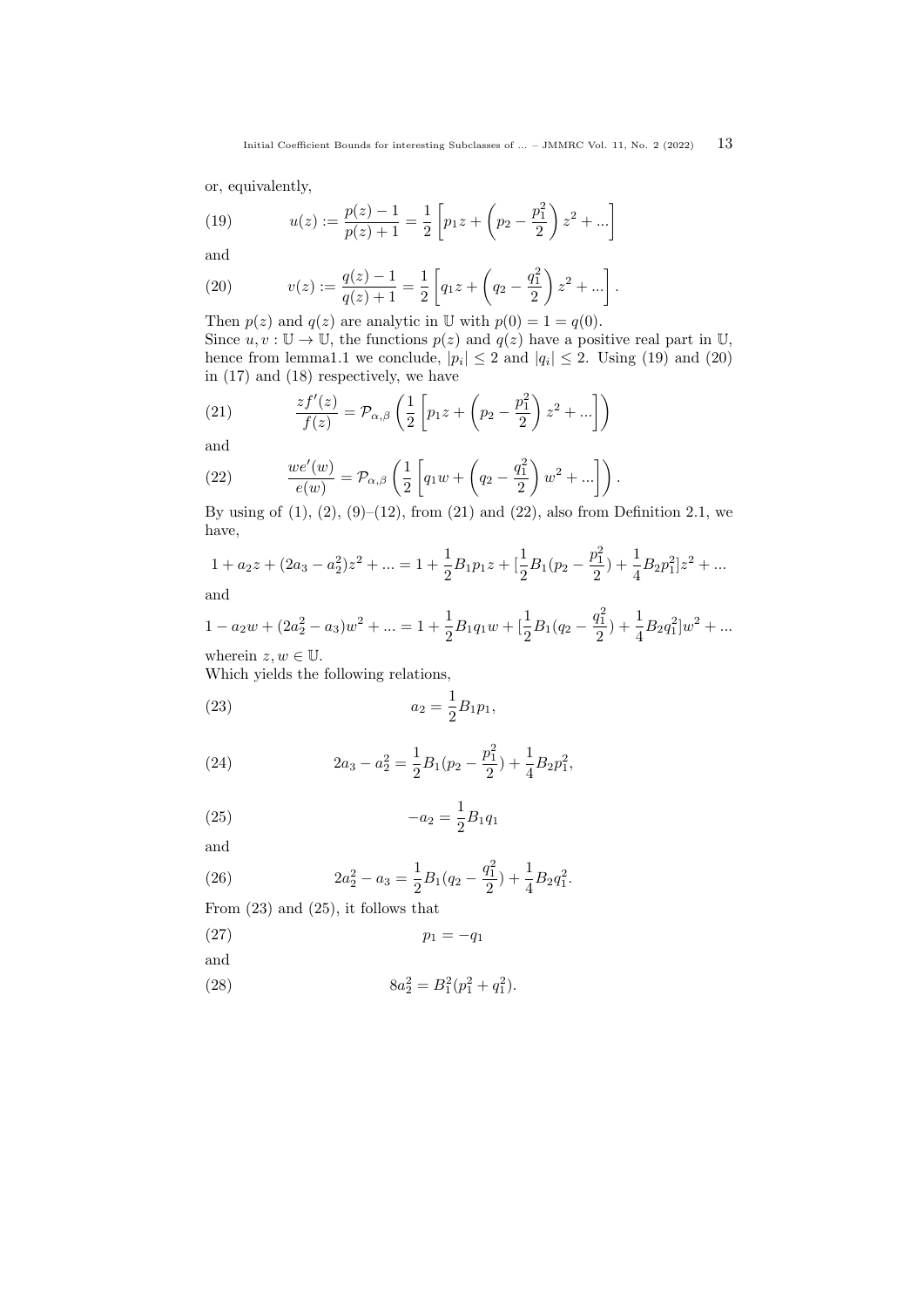From  $(24)$ ,  $(26)$  and  $(28)$ , we obtain

$$
a_2^2 = \frac{B_1^3[p_2 + 2q_2]}{6[B_1^2 + B_1 - B_2]}.
$$

Applying the properties of  $p(z)$  and  $q(z)$ , for the coefficients  $p_2$  and  $q_2$ , we immediately got the desired estimate on  $|a_2|$  as asserted in [\(15\)](#page-3-3). By summing up the two sides of the [\(24\)](#page-4-6) to [\(26\)](#page-4-7) and using [\(27\)](#page-4-9) and [\(28\)](#page-4-8), we get

$$
a_3 = \frac{1}{6}B_1[2p_2 + q_2] + \frac{1}{4}[B_2 - B_1]p_1^2.
$$

Applying the properties of  $p(z)$  and  $q(z)$ , once again for the coefficients  $p_1, p_2$ and  $q_2$ , we get the desired estimate on  $|a_3|$  as asserted in [\(16\)](#page-3-4).

 $\Box$ 

# 3. Coeffcient bounds for the function class  $\mathcal{S}_m^{\Sigma}(\alpha,\beta)$

In this section, initial Taylor-Maclurin coefficients for functions in subclass of meromorphic bi-univalent functions with bounded real part are given.

<span id="page-5-2"></span>**Definition 3.1.** A function  $g(z) \in \Sigma_m$  is said to be in the class  $\mathcal{S}_m^{\Sigma}(\alpha, \beta)$ , if the following conditions are satisfied:

(29) 
$$
\alpha < Re\left\{\frac{zg'(z)}{g(z)}\right\} < \beta \quad (\alpha < 1, \ \beta > 1, \ z \in \Delta),
$$

and

(30) 
$$
\alpha < Re\left\{\frac{wh'(w)}{h(w)}\right\} < \beta \quad (\alpha < 1, \ \beta > 1, \ w \in \Delta).
$$

where the function  $h$  is the inverse of  $g$ .

**Theorem 3.2.** Let g given by [\(5\)](#page-1-5) be in the class  $\mathcal{S}_m^{\Sigma}(\alpha, \beta)$ . Then

<span id="page-5-3"></span>(31) 
$$
|b_0| \le \frac{|B_1|\sqrt{|B_1|}}{\sqrt{|B_1^2 + B_1 - B_2|}}
$$

and

<span id="page-5-4"></span>(32) 
$$
|b_1| \le \frac{1}{2}|B_1|.
$$

*Proof.* Let  $g \in \mathcal{S}(\alpha, \beta)$  and  $h = g^{-1}$ . Similar considerations apply to  $\mathcal{S}_m^{\Sigma}(\alpha, \beta)$ . Then there are analytic functions  $u, v : \mathbb{U} \to \mathbb{U}$ , with  $u(0) = 0 = v(0)$ , satisfying

<span id="page-5-0"></span>(33) 
$$
\frac{zg'(z)}{g(z)} = \mathcal{P}_{\alpha,\beta}(u(z))
$$

<span id="page-5-1"></span>and

(34) 
$$
\frac{wh'(w)}{h(w)} = \mathcal{P}_{\alpha,\beta}(v(w)).
$$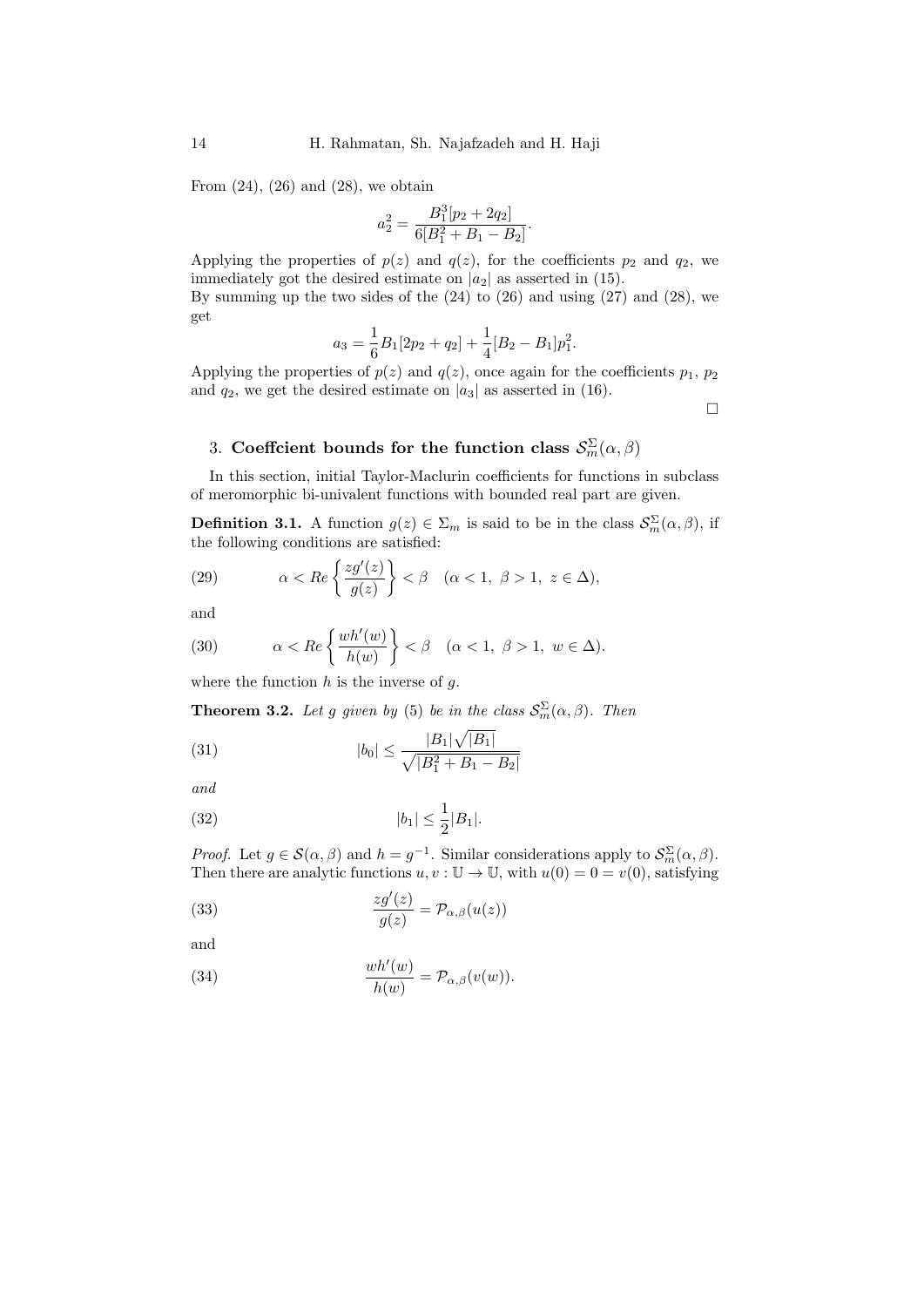Define the functions  $p(z)$  and  $q(z)$  by

$$
p(z) := \frac{1 + u(z)}{1 - u(z)} = 1 + p_1 z + p_2 z^2 + \dots
$$

$$
q(z) := \frac{1 + v(z)}{1 - v(z)} = 1 + q_1 z + q_2 z^2 + \dots
$$

or, equivalently,

<span id="page-6-0"></span>(35) 
$$
u(z) := \frac{p(z) - 1}{p(z) + 1} = \frac{1}{2} \left[ p_1 z + \left( p_2 - \frac{p_1^2}{2} \right) z^2 + \dots \right]
$$

and

<span id="page-6-1"></span>(36) 
$$
v(z) := \frac{q(z) - 1}{q(z) + 1} = \frac{1}{2} \left[ q_1 z + \left( q_2 - \frac{q_1^2}{2} \right) z^2 + \dots \right],
$$

where  $p(z)$  and  $q(z)$  are analytic in U with  $p(0) = 1 = q(0)$ . Using [\(35\)](#page-6-0) and [\(36\)](#page-6-1) in [\(33\)](#page-5-0) and [\(34\)](#page-5-1) respectively, we have

<span id="page-6-2"></span>(37) 
$$
\frac{z g'(z)}{g(z)} = \mathcal{P}_{\alpha,\beta} \left( \frac{1}{2} \left[ p_1 z + \left( p_2 - \frac{p_1^2}{2} \right) z^2 + \ldots \right] \right)
$$

and

<span id="page-6-3"></span>(38) 
$$
\frac{wh'(w)}{h(w)} = \mathcal{P}_{\alpha,\beta}\left(\frac{1}{2}\left[q_1w + \left(q_2 - \frac{q_1^2}{2}\right)w^2 + ...\right]\right).
$$

By using of  $(5)$ ,  $(6)$ ,  $(9)$ – $(12)$  from  $(37)$  and  $(38)$ , also from Definition [3.1,](#page-5-2) we have,

$$
1 - \frac{b_0}{z} + \frac{b_0^2 - 2b_1}{z^2} + \dots = 1 + \frac{1}{2} \frac{B_1 p_1}{z} + \left[\frac{1}{2}B_1 (p_2 - \frac{p_1^2}{2}) + \frac{1}{4} B_2 p_1^2\right] \frac{1}{z^2} + \dots
$$

and

<span id="page-6-4"></span>
$$
1+\frac{b_0}{w}+\frac{b_0^2+2b_1}{w^2}+\ldots=1+\frac{1}{2}\frac{B_1q_1}{w}+[\frac{1}{2}B_1(q_2-\frac{q_1^2}{2})+\frac{1}{4}B_2q_1^2]\frac{1}{w^2}+\ldots
$$

wherein  $z \in \Delta$ .

Which yields the following relations,

(39) 
$$
-b_0 = \frac{1}{2}B_1p_1,
$$

<span id="page-6-6"></span>(40) 
$$
b_0^2 - 2b_1 = \frac{1}{2}B_1(p_2 - \frac{p_1^2}{2}) + \frac{1}{4}B_2p_1^2,
$$

<span id="page-6-5"></span>(41) 
$$
b_0 = \frac{1}{2}B_1q_1
$$

and

<span id="page-6-7"></span>(42) 
$$
b_0^2 + 2b_1 = \frac{1}{2}B_1(q_2 - \frac{q_1^2}{2}) + \frac{1}{4}B_2q_1^2.
$$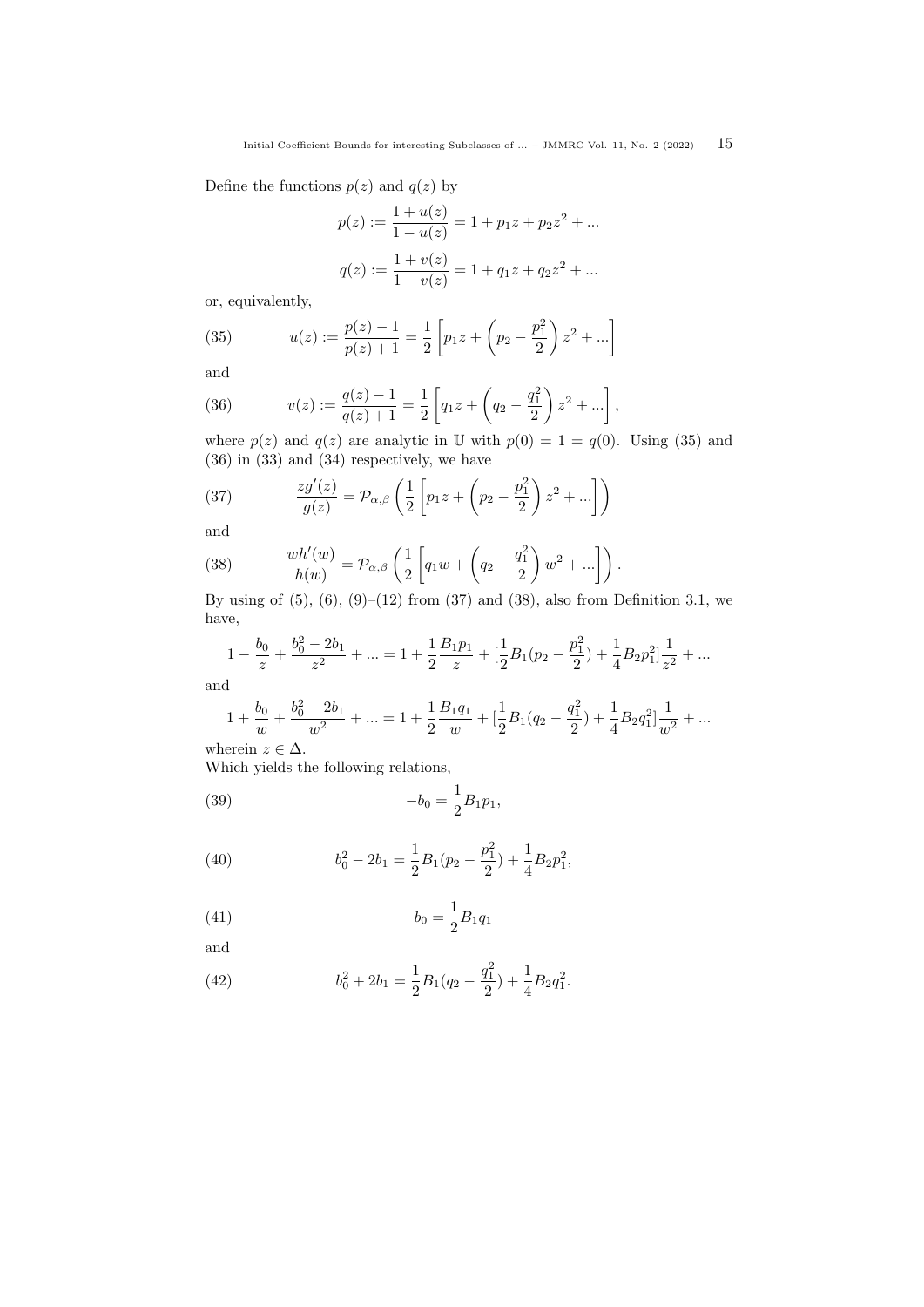From [\(39\)](#page-6-4) and [\(41\)](#page-6-5), it follows that

(43)  $p_1 = -q_1$ 

and

(44) 
$$
8b_0^2 = B_1^2(p_1^2 + q_1^2).
$$

From  $(40)$ ,  $(42)$  and  $(44)$ , we obtain

<span id="page-7-8"></span><span id="page-7-7"></span>
$$
b_0^2 = \frac{B_1^3[p_2 + q_2]}{4[B_1^2 + B_1 - B_2]}.
$$

Applying the properties of  $p(z)$  and  $q(z)$ , for the coefficients  $p_2$  and  $q_2$ , we immediately got the desired estimate on  $|b_0|$  as asserted in [\(31\)](#page-5-3). By subtracting  $(40)$  from  $(42)$  and using  $(43)$  and  $(44)$ , we get

$$
b_1 = -\frac{1}{8}B_1[p_2 - q_2].
$$

Applying the properties of  $p(z)$  and  $q(z)$ , once again for the coefficients  $p_2$  and  $q_2$ , we get the desired estimate on  $|b_1|$  as asserted in [\(32\)](#page-5-4).

### 4. Conclusion

The coefficient estimates for subclasses of analytic functions have always been the main interest of researchers in Univalent and bi-Univalent classes. Many studies related to this problem are around analytic normalized functions. Here the initial coefficients for certain subclasses of bi-univalent functions are given. Also, we may obtain bounds of Hankel and Toeplitz determinant for the classes in future.

#### References

- <span id="page-7-0"></span>[1] P. L. Duren, Univalent Functions, in: Grundlehren der Mathematischen Wissenschaften, vol. 259, Springer, New York, (1983).
- <span id="page-7-2"></span>[2] S. G. Hamidi, S. A. Halim and J. M. Jahangiri, Faber polynomial coefficient estimates for meromorphic bi- starlike functions, Internat. J. Math. Math. Sci. 1-4 (2013).
- <span id="page-7-3"></span>[3] S. G. Hamidi, S. A. Halim and J. M. Jahangiri, Coefficient estimates for a class of meromorphic biunivalent functions, C. R. Acad. Sci. Paris Sér. I 351, 349-352(2013).
- <span id="page-7-4"></span>[4] K. Kuroki, S. Owa, Notes on new class for certain analytic functions, RIMS Kokyuroku Kyoto Univ. 1772, 21–25 (2011).
- <span id="page-7-1"></span>[5] T. Janani and G. Murugusundaramoorthy, Coefficient estimates of meromorphic bistarlike functions of complex order, Internat. J. Anal. Appl. 4 (1), 68–77(2014).
- <span id="page-7-6"></span>[6] Y. J. Sim, O. S. Kwon, Certain subclasses of meromorphically bi– univalent functions, Bull. Malays. Math. Sci. Soc. 40, 841–855 (2017).
- <span id="page-7-5"></span>[7] Y. J. Sim, O. S. Kwon, Notes on analytic functions with a bounded positive real part, J.Inequal. Appl. 370, 1–6(2013).